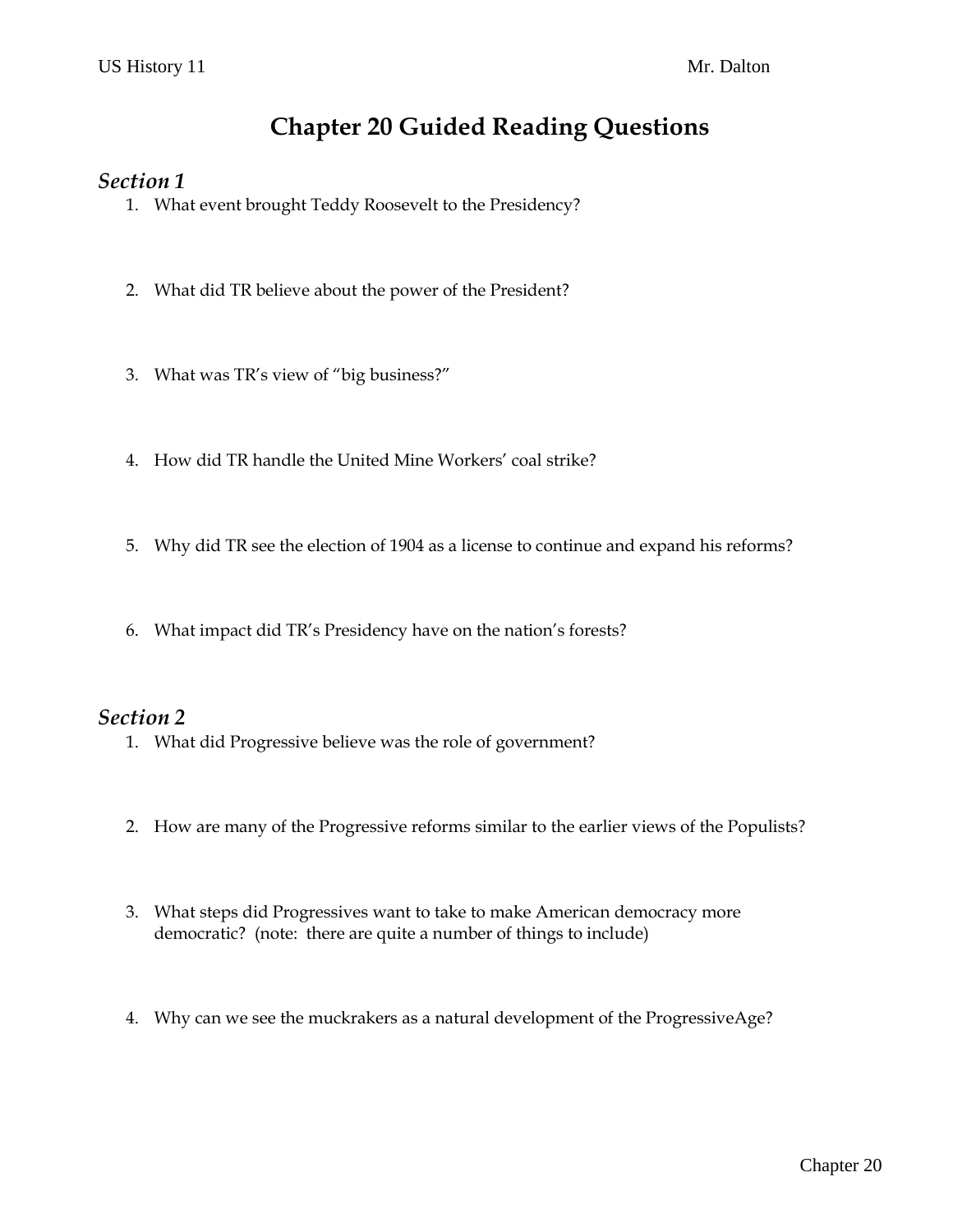## *Section 3*

- 1. What led TR to return and accept a nomination for President?
- 2. How were Wilson and Roosevelt similar and different?
- 3. Why did Wilson win the election of 1912?

#### *Section 4*

- 1. Describe the system created by the Federal Reserve Act, and describe how Progressives like Bryan thought it would prevent bank runs.
- 2. Why did Wilson believe the Clayton Antitrust Act was needed?
- 3. What was the role of the Federal Trade Commission?

## *Section 5*

- 1. What was TR's view of the US's role in the world?
- 2. What foreign policy was TR supporting when he said, "Speak softly and carry a big stick."?
- 3. What impact did TR's Presidency have on the US navy?
- 4. What was the purpose of the "great white fleet?"
- 5. Why might the US have helped start a revolution in Panama?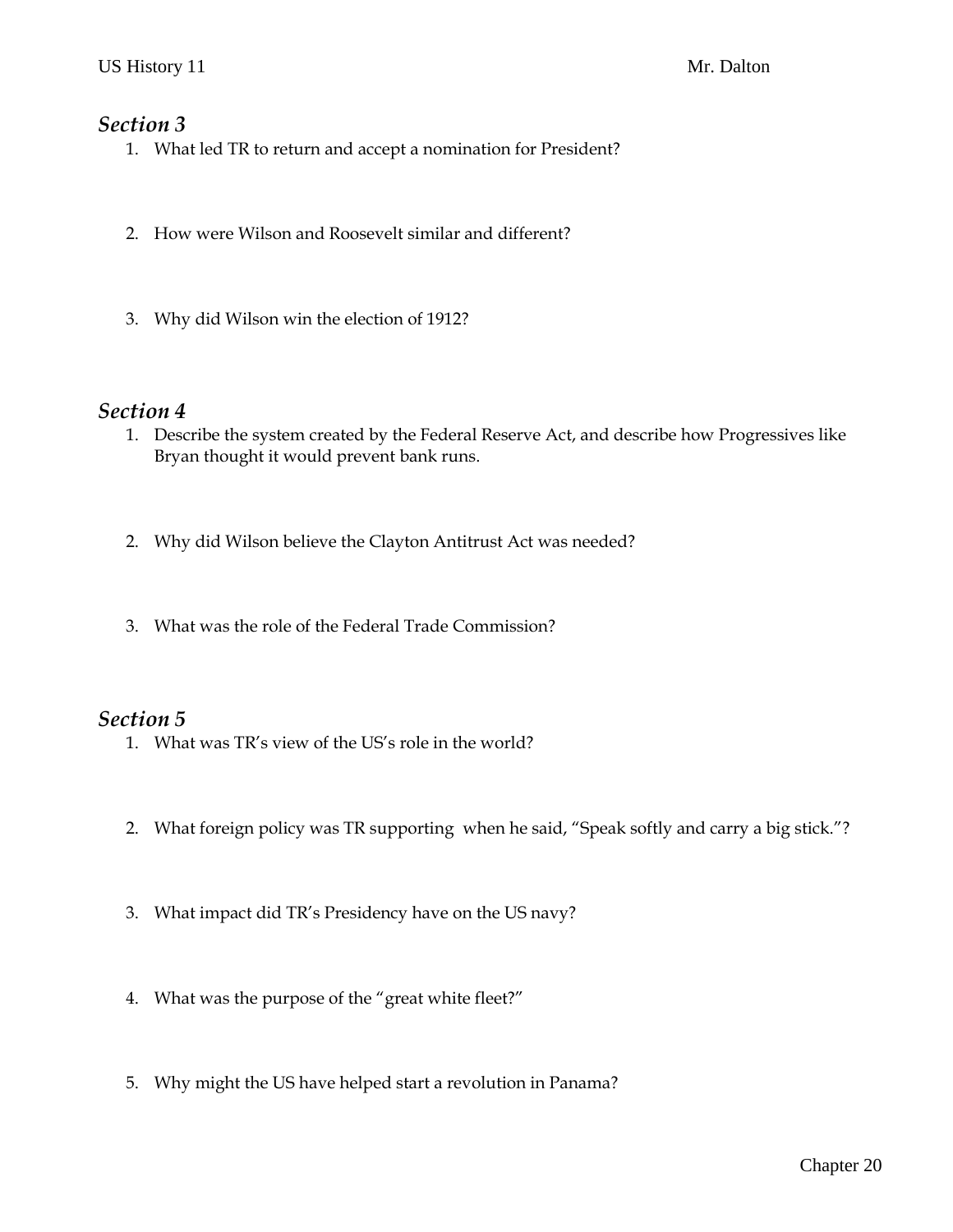- 6. What modification did the Roosevelt Corollary make to the Monroe Doctrine?
- 7. How would Taft use "dollar diplomacy" to expand US power overseas?
- 8. When did the Progressive Era end?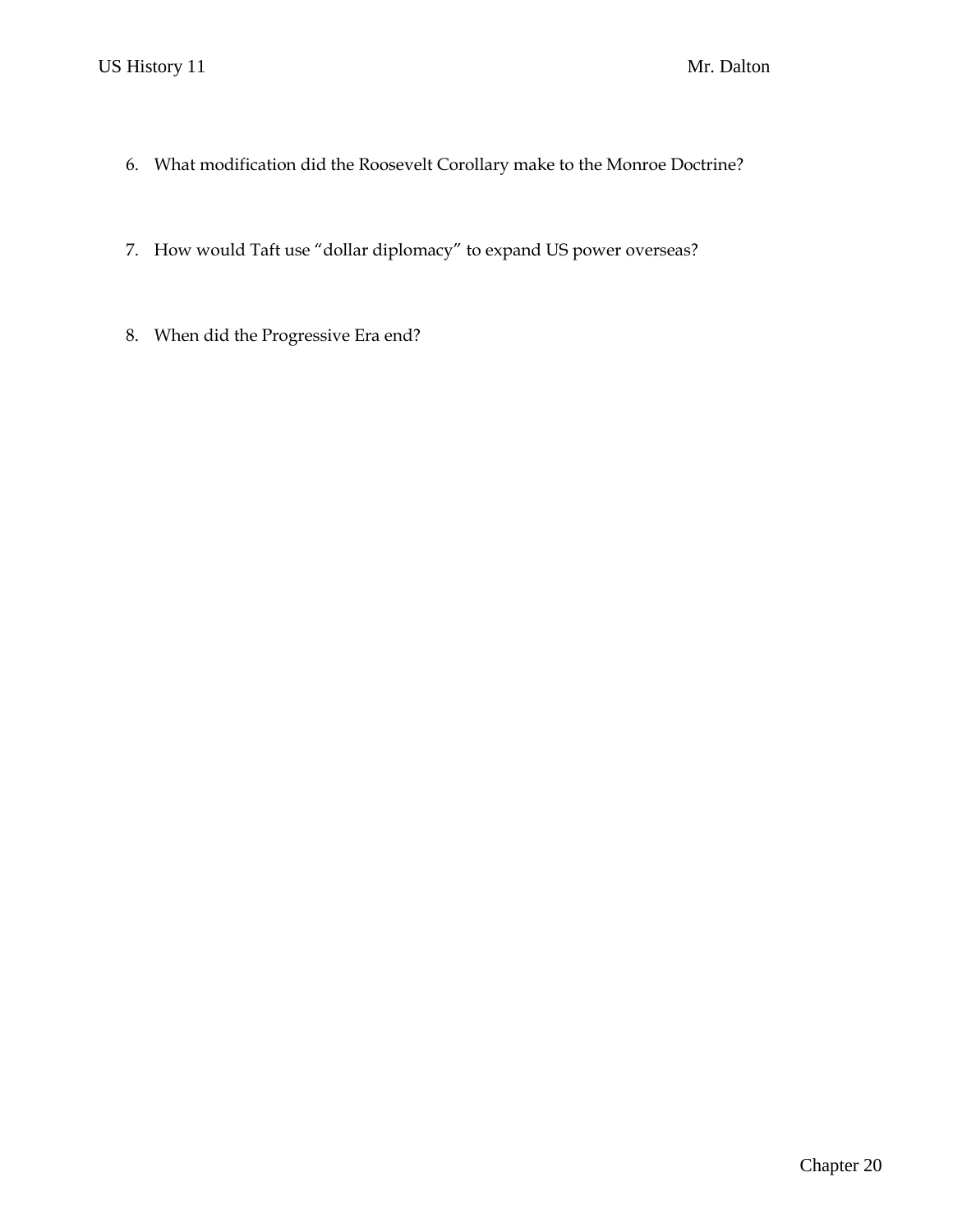# **Chapter 20 Vocabulary**

## *Section 1*

Theodore Roosevelt

United Mine Workers

Square Deal

*Northern Securities v. the United States*

Interstate Commerce Commission

Upton Sinclair (*The Jungle*)

Meat Inspection Act

Pure Food and Drug Act

# *Section 2*

Progressives

Seventeenth Amendment

initiative

referendum

recall

muckrakers

Jacob Riis